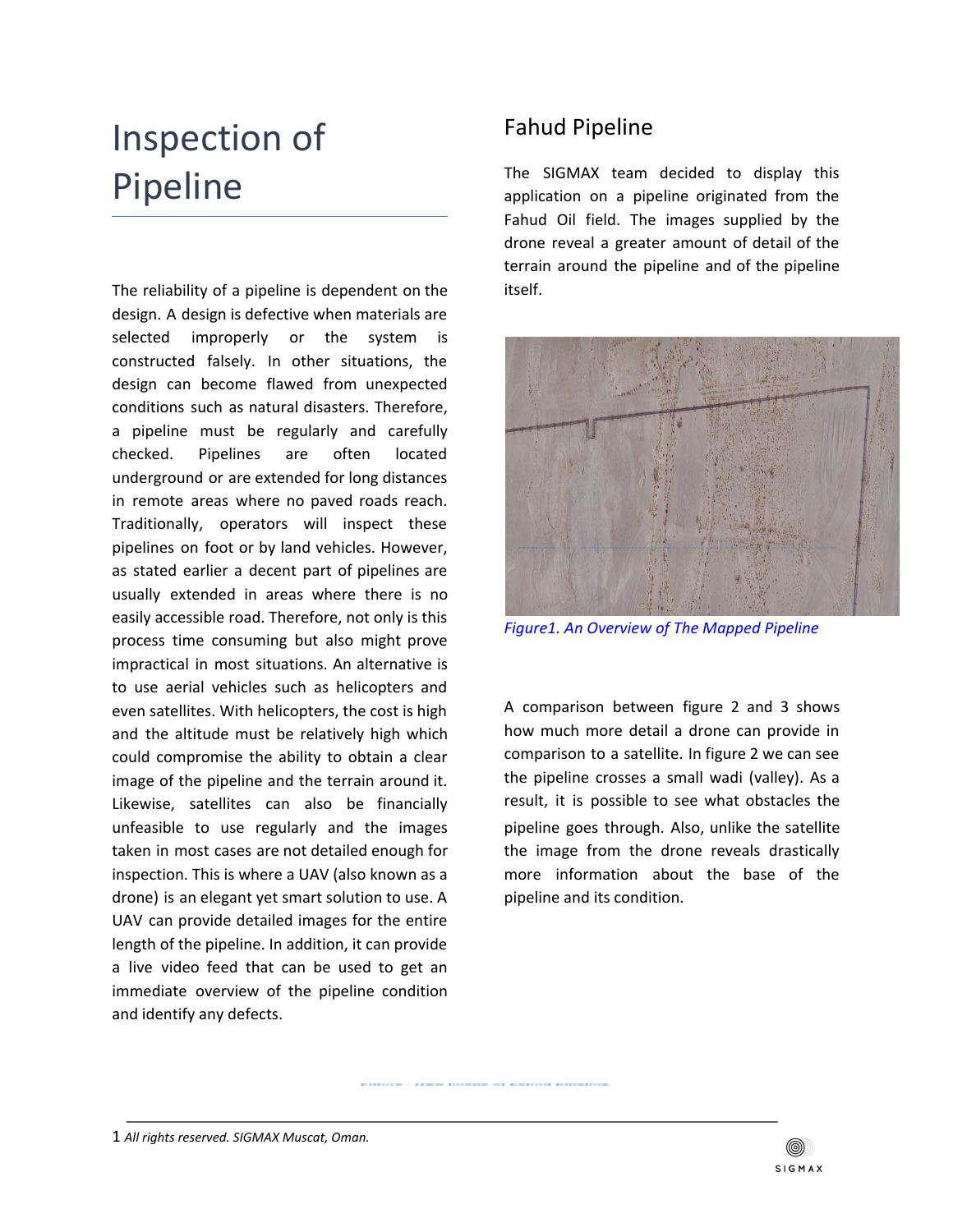

*Figure 2. Zoomed view from the Drone*



*Figure 5. A zoomed image of the same section captured by the Satellite.*



*Figure 3. Zoomed view from the Satellite of the same location.*

Figures 4 and 5 show another comparison of the accuracy and difference in resolution between imagery from a satellite and a drone. It's also worth noting that the resolution of the drone imagery is 2.6 cm/pixel and it's easily possible to improve the resolution of the imagery. We can provide a resolution of less than 1 cm/pixel which is suitable to perform accurate pipelines inspection. On the other hand, the resolution of the Satellite is around 15 m/pixel.



*Figure 4. Another zoomed image of a section of the pipeline captured by the Drone.*

## Implementation of Artificial Intelligence

Implementing Artificial Intelligence algorithms with the developed map can speed up the inspection process and reveal insights that are usually hard to be revealed by the naked eye. Artificial Intelligence algorithms are able to detect almost any kind of obstacles that are affecting or might affect the pipelines and the base in a matter of minutes. Such algorithms